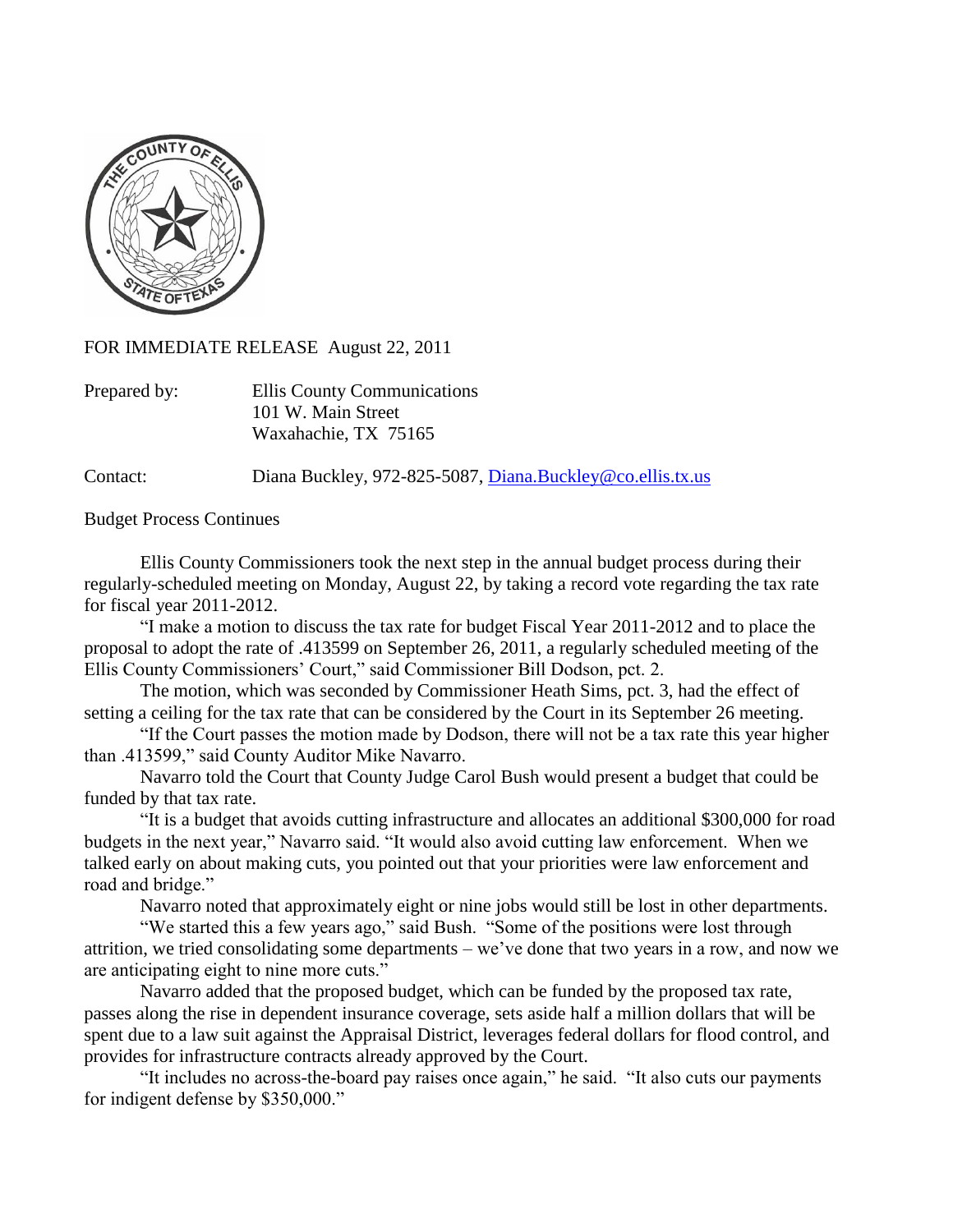He reminded the Court that in the last two budget years the County has reduced its retirement match, decreased employee benefits, and cut staff in the engineering office, the extension office, and the law library.

"We are trying to do what we can to limit the size of government – that's what we are putting before you," Navarro concluded.

"It's a very difficult decision to entertain; however, when you consider what we have done so far, when you consider what is critical to the public -- they have an expectation that if they call 9-1- 1, dispatch is going to answer and dispatch is going to send someone," said Bush. "People also expect that they are going to be able to drive on the roads. We are trying to meet those expectations with limited funds. I do not want to see our safety compromised or for us to get behind in maintaining or developing new infrastructure so that we become penny wise and pound foolish."

Under the Texas Tax Code, members of the Court were required to vote individually on Dodson's motion; each member of the Court voted yes, while at the same time encouraging Bush to bring back a budget that can be funded by the lowest possible rate.

Two public hearings are required before the tax rate can be finalized. Those hearings will be held on September 12 at 10 a.m. and on September 21 at 10 a.m.

A public hearing regarding the proposed budget will also be held during the same meeting on September 21. All the meetings are slated for the Commissioners' Courtroom in the Historic Courthouse in downtown Waxahachie.

Commissioners also approved the salaries, expenses and allowances of elected officials for fiscal year 2011-2012 during Monday's meeting. There were no changes in the figures from the 2010-2011 fiscal year.

Special Projects Director Kathy Eriksen updated the members of the court on the status of the County's redistricting process, including information regarding the status of the plan's synchronization with the Ennis Ward Lines.

"We ran into a problem with the Ward Lines in Ennis, so rather than have the rest of the County delayed, Professor Morrison recommended we go forward with the rest and not submit Ennis," Eriksen said. "That would give Ennis time if they chose to redraw their Ward Lines."

Eriksen said the deadline for submitting the Ennis portion of the plan to the Justice Department is October 31.

Having no indication that the City of Ennis would decide to redraw its Ward Lines, Commissioners said that they preferred to submit the entire plan at one time.

1.

"If there are issues, those can be dealt with later," said Commissioner Dennis Robinson, pct.

No action was called for on the discussion-only item. The completed plan will be brought back before the Court for final approval at a later date.

No action was taken on a request for a tax abatement between Ellis County and Triumph Vought Aerostructures, LLC for a 240,000 square foot industrial and manufacturing facility in Red Oak. A special meeting has been posted for Thursday, August 25, at 5:30 p.m. at which time the Court is expected to discuss its tax abatement guidelines and take action on the proposed abatement.

The Court did, however, hear from representatives of Triumph Vought as well as the Mayor of Red Oak, Alan Hugley.

"I want to let you know that this opportunity came up beginning about five weeks ago – so we've had to take a process that normally, comfortably, might have taken two, three, four months, and condense it," Hugley said. "The reason this opportunity exists is because we have what I can